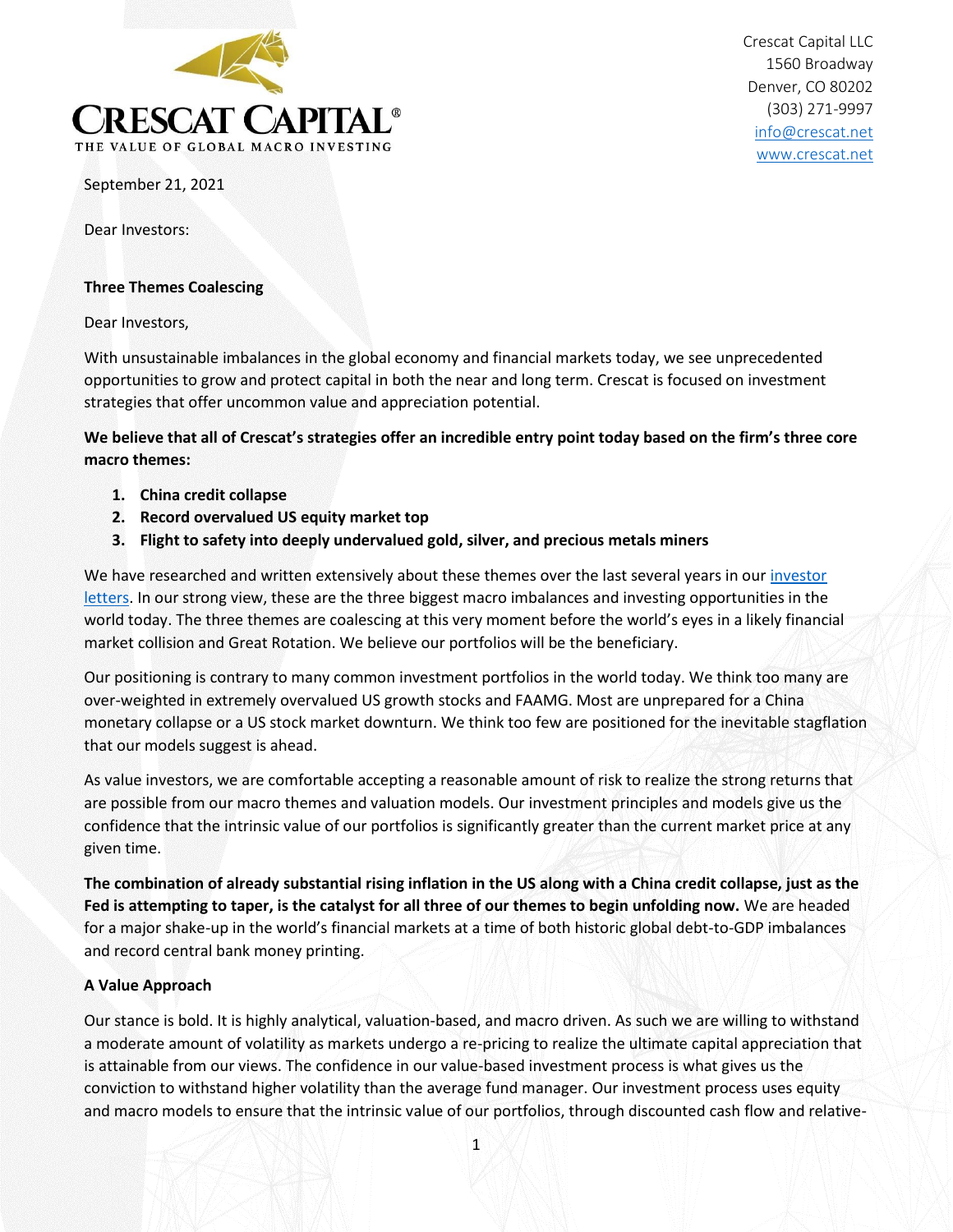value methodologies, is always substantially greater than where the market is pricing them today. It is important that Crescat clients embrace a similar value-oriented and long-term mindset to have the confidence that shortterm setbacks in Crescat's strategies are not a permanent loss of capital.

The market price of Crescat's activist long precious metals holdings has fallen in August and September month to date, affecting the long side of all the firm's strategies. We think this is a mere short-term pullback that presents an incredible buying opportunity. We have the utmost confidence that these positions can deliver extraordinary long-term gains over the next three to five years based on our valuation approach. We have an extensive model to value these holdings based on conservative assumptions. **We believe our portfolio of 90+ activist precious metals companies is worth 11 times where the market is valuing them today. That is at the current gold price. They are worth even more than that in a significantly rising new gold and silver bull market that our macro models are forecasting.**

Pullbacks are a necessary part of the path to delivering substantial long-term returns that more than compensate for the risk. It is the macro imbalances that allow us to enter long positions cheaply and short positions dearly to ultimately deliver outsized appreciation. **As value investors, we believe short-term setbacks in Crescat's strategies offer great opportunities for both new and existing investors to deploy capital.**

We are firmly positioned in a diversified deep-value portfolio of the most viable new gold and silver deposits on the planet. We own these companies early in what is likely to be a long-term industry cycle for precious metals mining after a decade long bear market. **Our companies hold over 300 million target gold equivalent ounces.**  While the world has largely shunned gold mining stocks since their last major bull market that ended in 2011, in the past year and a half, we have been busy doing private placements to fund the world's most viable new exploration projects, thereby acquiring gold and silver for literally pennies on the dollar ahead of what we believe will be a new M&A cycle for the mining industry. We very strongly believe that the recent selloff in precious metals, due to Fed taper concerns, is way overdone and that our strategies are poised for a major turn back up in the near term. Our gold and silver holdings have improved over the last two days, and hopefully, it is the turn already.

#### **Buy the Dip in Precious Metals**

The pullback in Crescat's performance over the past two months, including September month to date, has been almost entirely attributable to our long precious metals positions across all strategies. It is important to understand that these positions were also big winners for us in the prior year through July 2021. The Crescat Precious Metals Fund, our newest fund that is solely focused on this theme, delivered a 235% net return through July in a moderately down gold and silver market. That was the first 12-month period of this fund. Imagine what we should be able to do in a bull market for precious metals.

Our precious metals stocks are ultra-deep value positions with incredible appreciation potential still ahead thanks to the expertise of Quinton Hennigh, PhD, Crescat's Geologic and Technical Director, and his 30+ years of experience in the gold mining exploration industry.

The last two months' sell-off in gold and silver should mark the recent bottom or very close to it. March 2020 was what we believe was the primary bottom of what was a 10-year bear market for junior gold mining stocks. The majors have left exploration to the juniors, so these are the companies that control the world's next big high-grade gold deposits after a decade of underinvestment in exploration development.

The fact that gold along with our mining portfolios have been catching a safe-haven bid in the market in the last two days as the China Evergrande collapse has caught the world's attention is phenomenal! This is exactly how a safe-haven currency and the best new gold and silver deposits on the planet should act as a renewed, sober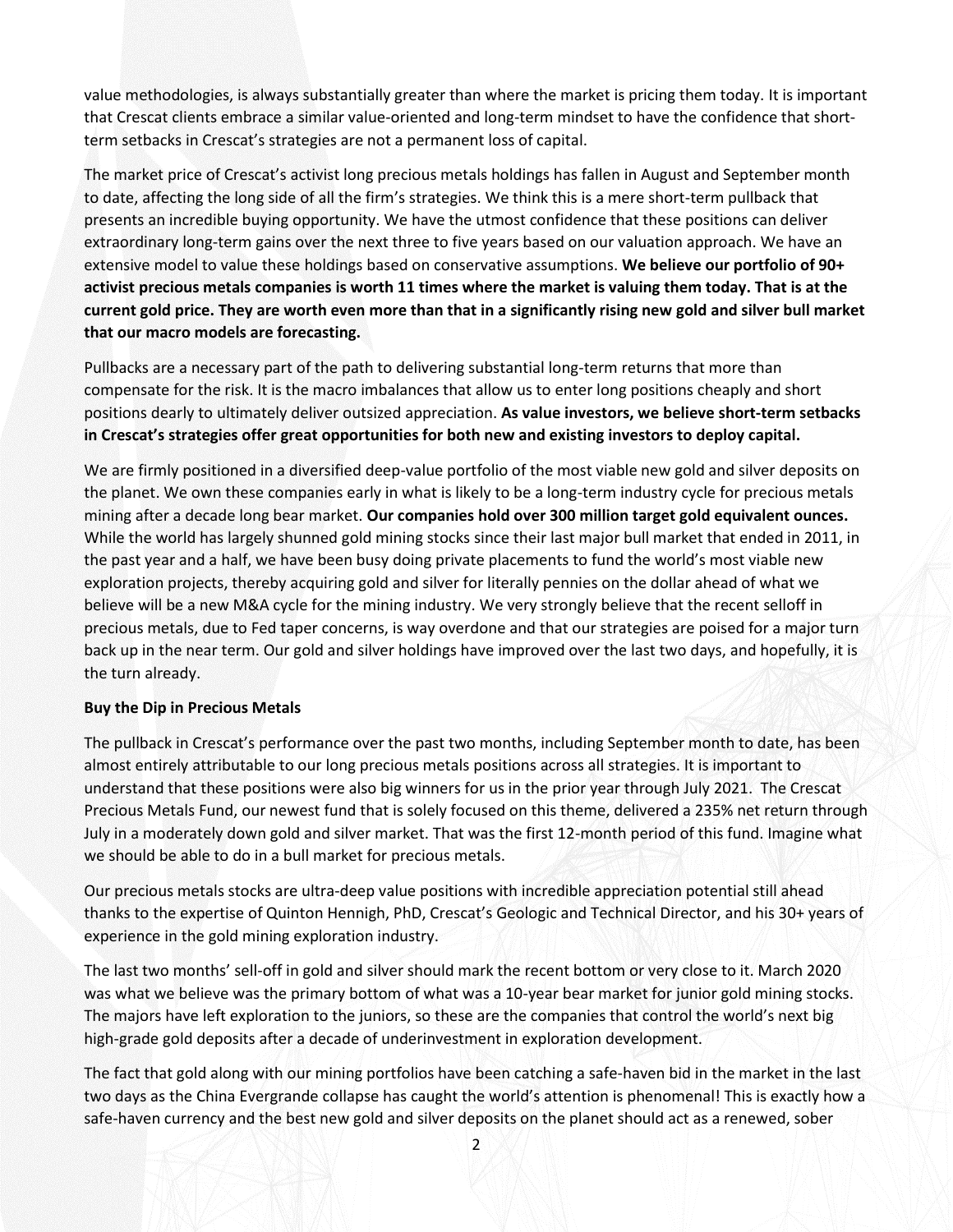financial order of the world that should emerge as China and the US stock market go into a structural downturn if not outright meltdown.

## **China's "Mises Moment"**

The massive US\$300 billion China Evergrande collapse feeds into the much bigger \$52 trillion Chinese banking system. The latter in our analysis is a phony financial accounting that we can only liken to the largest Ponzi scheme in financial world history. **Wall Street came out in force today trying to calm its clients by saying that Evergrande is not China's Lehman moment. We agree, it is not. It is much bigger than that.** The scale of China's credit bubble is unimaginable. It is 4.5 times the banking bubble in the US ahead of the Global Financial Crisis in absolute as well as relative to GDP terms! US banks were only a US\$11 trillion asset bubble at the time when the US GDP was at about the same level as China today.

**It is not even a Minsky moment. We think China is about to face what we would call a "Mises moment".** China's unsustainable world-record credit expansion has simply gone on far too long already to where they have only one alternative to reconcile it. All paths lead to a massive currency devaluation.

Ludwig von Mises, one of the venerated founders of the Austrian economics school, describes it like this:

# *"There is no means of avoiding the final collapse of a boom brought about by credit expansion. The alternative is only whether the crisis should come sooner as the result of voluntary abandonment of further credit expansion, or later as a final and total catastrophe of the currency system involved."*

We think most of the financial world is not prepared at all for a China currency collapse. In our global macro fund, we are positioned for a substantial China yuan devaluation and possible de-pegging of the Hong Kong dollar. The latter is an extremely cheap put option. The yuan collapse is inevitable in our view. We have been writing about it for years and believe it is highly prudent to be positioned now. We hold an asymmetric trade with capped downside and large uncapped upside where we are long the dollar and short China's two primary currencies, the yuan and Hong Kong dollar, through USDCNH and USDHKD call options with tier-1 US bank counterparties.

# **US Stock Market Top**

In our analysis, China's financial woes will absolutely be contagious with the US and the world. It is already happening. **There is a strong chance that the US equity market has already topped out as of Sep 2 on both the S&P 500 large cap index and the Wilshire 5000 total market index.** This has been arguably the most speculative US stock market in history with the highest valuation multiples to underlying fundamentals. In our strong view, there is much downside ahead for broad US stocks. We are determined to capitalize on the equity downturn with overvalued US short positions based on our equity models in our global macro and long/short funds.

**US stock and credit market's historic valuations are compliments of rampant speculation underwritten by the Federal Reserve. These asset bubbles are ripe for bursting. The catalyst is the dual combination of rising inflation in the US and a credit crisis in China.** 

We think most investment managers, including hedge funds, are afraid to short stocks and will be caught wrongfooted. Our macro and equity models give us the conviction to be short today. Our firm has an excellent track record of protecting capital during market downturns via our short positions. See ou[r performance reports](https://www.crescat.net/performance/) which show Crescat's negative and low "downside capture ratio" versus the market in our global macro and long/short hedge funds respectively compared to the S&P 500 and other hedge funds over the long history of these two strategies. Crescat Global Macro's negative downside capture ratio since inception means that on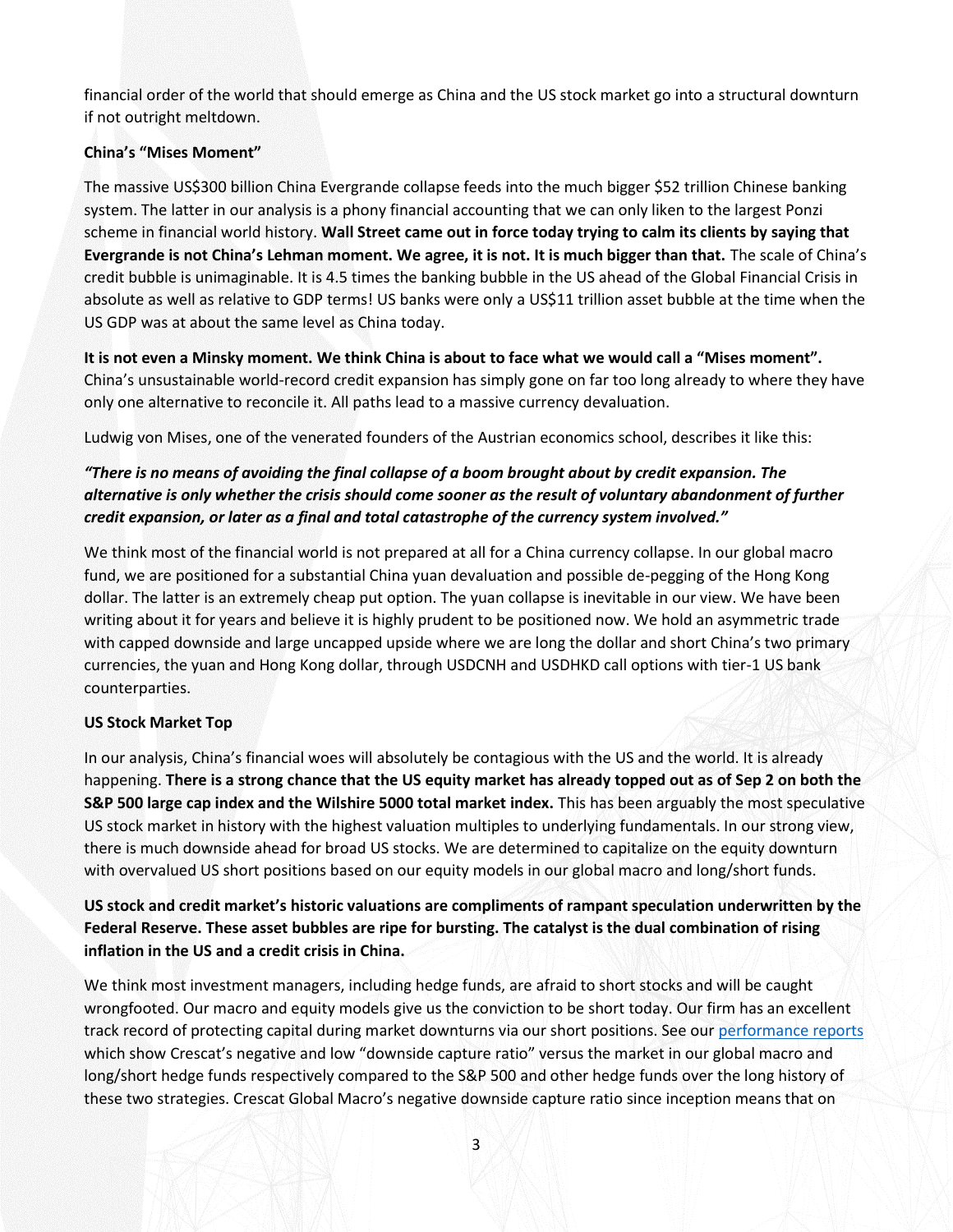average it has made money historically when both the market and the hedge fund benchmark has been down. In fact, both funds were up substantially in March 2020, the month of the Covid crash.

## **Gold Wins Whether Safe-Haven Flight or Inflation Hedge**

On China's woes, gold should be getting the monetary metal safe-haven bid even though ultimately it is the inflation protection buying on the back of a fiat currency war that makes gold the most attractive to us. When the Fed acts with new measures to counter the strong dollar vs. yuan that would otherwise crimp the US economy, that is when precious metals should go ballistic. We need to be positioned for all of that now, and we are.

**The Fed is expected to announce the taper tomorrow. A fully committed taper announcement would likely only further catalyze China's credit collapse and the US equity downturn in our opinion.** That is a possibility, but we think a soft taper announcement with a lot of hedging language given China and the potential contagion effects is a more likely event. It still should not stop the US equity market downturn, and it will do nothing to help China. If it is a hard taper, it is just game-on even more so for our equity short positions and China yuan puts. **Regarding precious metals, the odds are that gold has already fully priced in the taper based on its pullback over the last two months. If the Fed gives us the "soft taper", it should allow gold to catch a huge bid and be off to the races.**

## **Current Inflation Spike Already Rivals Stagflationary 1973 and 1980**

The US Consumer Price Index has risen from 0.3% annualized to 5.3% over just the last 15 months. The last two times we saw this big of a rise over this short of a time were in 1973 and 1980, the two most notorious episodes of stagflation and rising gold prices in US history.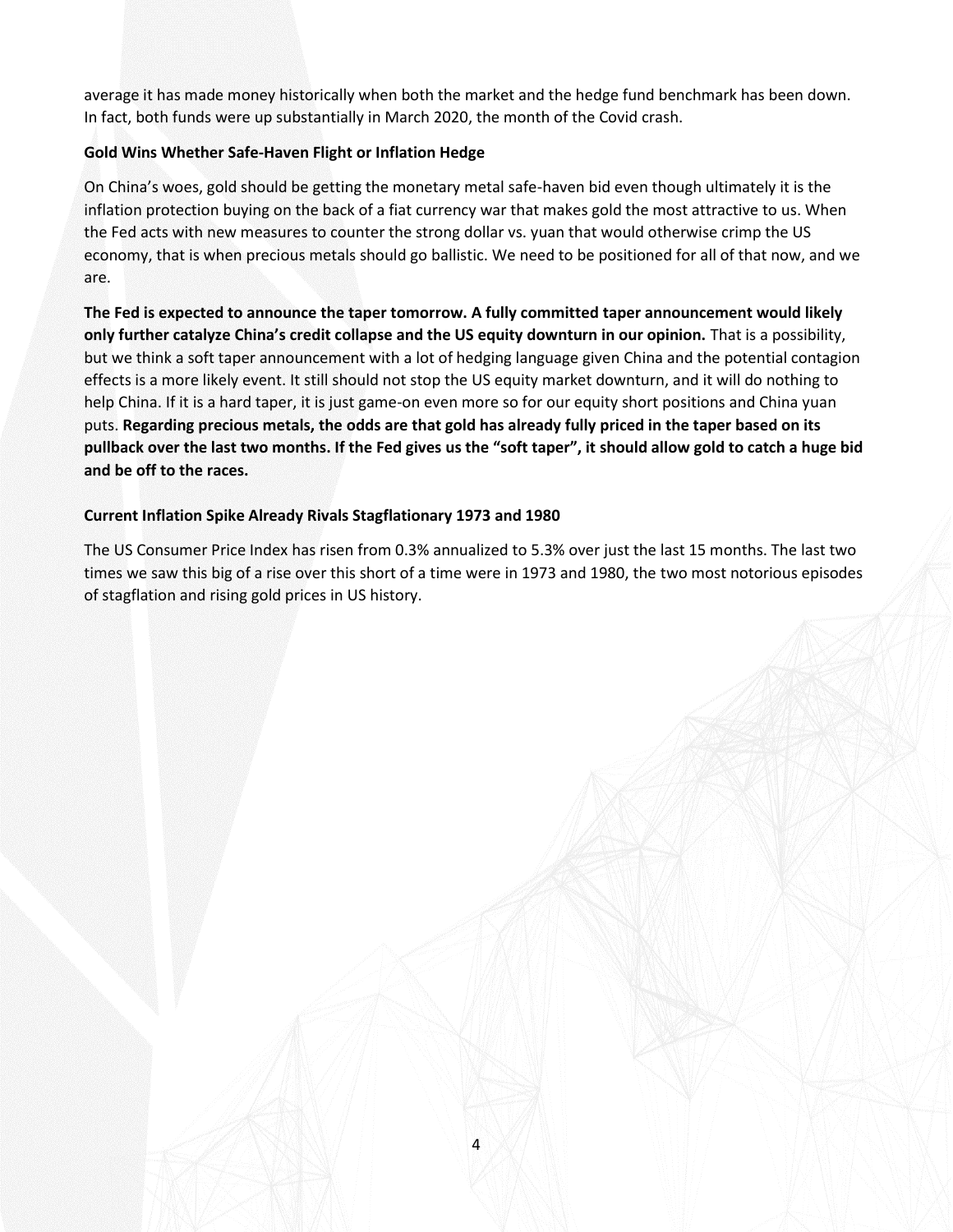

Just like in the 1970s, policy makers are trying to tell us not to worry because inflation is "transitory". But just as then, there is a host of "non-transitory" drivers that include an incipient wage-price spiral, the lag-effect of rents to already substantially higher housing prices, global supply chain shocks from Western trade disintegration with China, and highly probable ongoing deficit spending and debt monetization in the US as far as the eye can see.

The big difference between today and the 1970s stagflation is that the Fed has not done anything to fight rising inflationary pressures but instead has done everything to aid and abet them. For instance, from 1972 to 1973, the Fed had already raised its funds rate from 3.5% to 10.8%. And, from 1976 to 1980, it raised the rate from 4.7% to 17.6%. In contrast today, the Fed has kept the funds rate at 0% for the last 16 months and engaged in \$4.3 trillion of quantitative easing over the last 18 months monetizing 88% of \$4.9 trillion in new debt taken on by the US Treasury over the same time. Fed officials must be looking at this data and internally freaking out. That is why they are probably seriously considering tapering.

### **Stagflation**

When monetary policy becomes truly extreme, like it was when the US abandoned the gold standard, for instance, we can get both inflation and a stock market crash at the same time. 1973-74 was the prime example. Gold stocks went up 5x in just two years while the S&P 500 was down 50%. At the same time, the popular but overvalued Nifty Fifty large cap growth stocks went down substantially more. Only those alive during the 1970s with money invested in the stock market truly know how shocking and substantial such a crisis can be. It could have been devasting or glorious depending on how one was invested.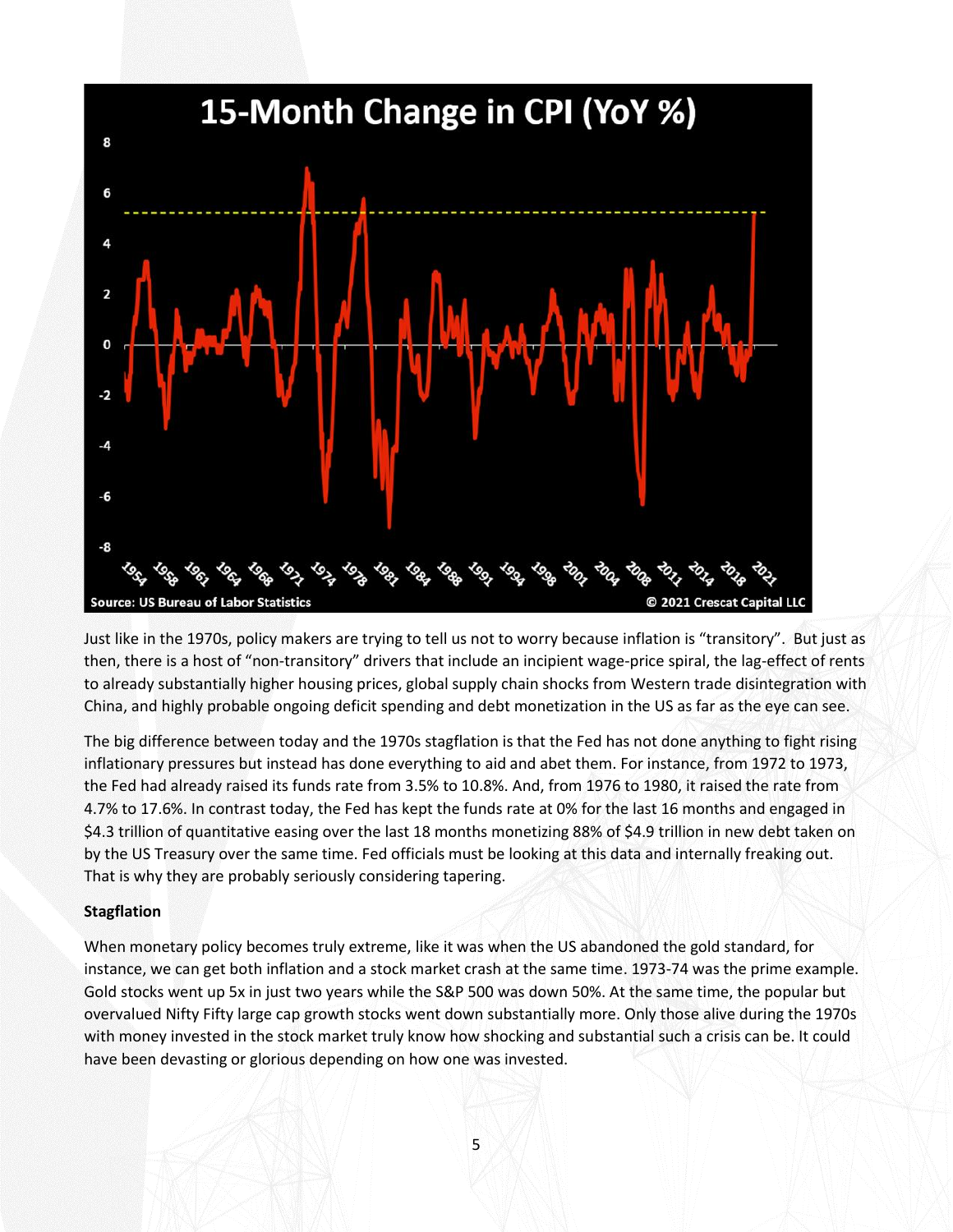

### **Gold Launches as Tech Busts**

Even in less extreme monetary policy situations, gold stocks can go up while widely-held overvalued equities collapse. Late 2000 through 2002 was a perfect example. Then large cap growth and tech stocks were being decimated at the same time as gold stocks began what would ultimately become a ten-year bull market albeit with a significant selloff in late 2008.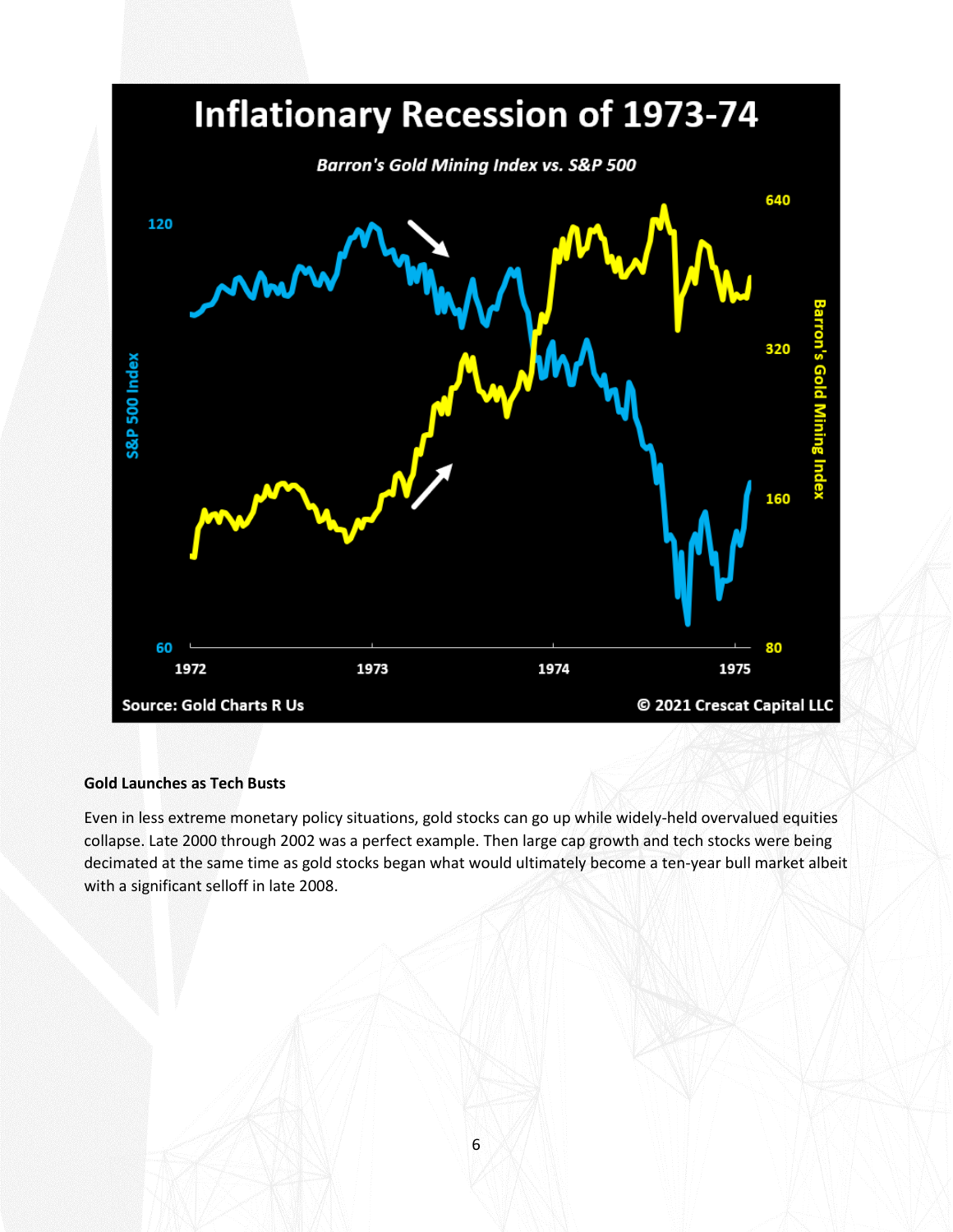

These two examples are the types of markets for both gold and broad US stocks that we envision over the next two years.

# **Gold Stocks in the Great Depression**

The Great Depression is yet another example of how gold and gold stocks can perform versus stocks at large in the most serious of financial times. Homestake Mining was the largest precious metals miner of the time.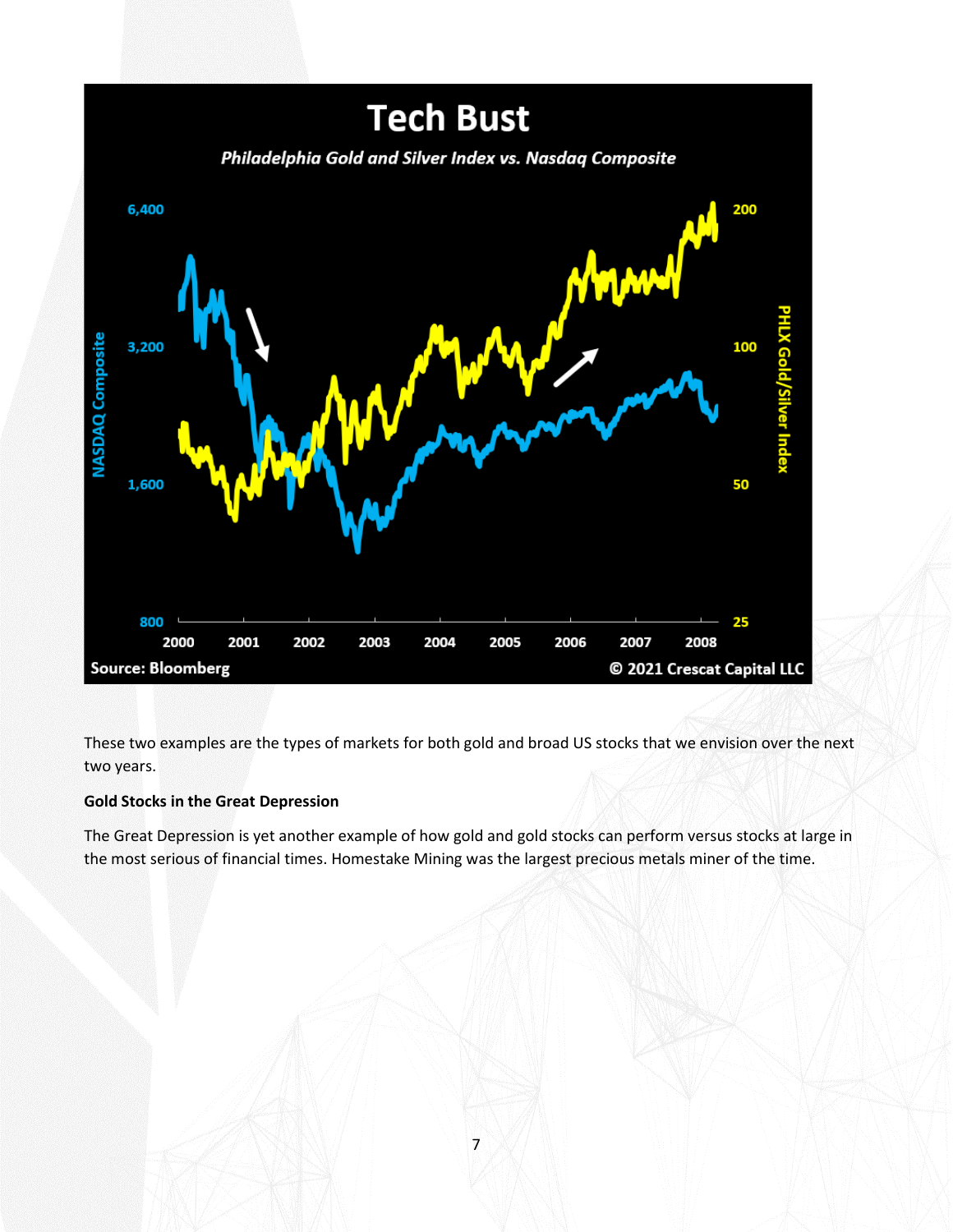

### **Fed Policy Error**

Fed watchers are rightly concerned about a forthcoming policy error, but the truth is that the accumulation of global economic and market imbalances and inflationary pressures after many years of taking the path of least resistance with quantitative easing and low interest rate policy has already been the gigantic policy mistake. These misjudgments are not isolated to domestic affairs but have aided and abetted massive credit bubbles in other countries too, particularly China.

**We believe it is only a matter of time before investors begin stampeding out of S&P 500 index funds and FAAMG stocks and into tangible assets. We think this is the time to get ahead of the curve.** 

As Warren Buffett's mentor, the legendary Ben Graham, said:

## *"In the short run, the market is a voting machine that requires only money, not intelligence or emotional stability, but in the long run it's a weighing machine."*

We think a little bit of intelligence and a lot of emotional stability could go a long way right now in selling hyperovervalued stocks at large and buying deeply undervalued gold stocks. We strongly believe the opportunity to put money to work on the recent pullback in Crescat's strategies is phenomenal today.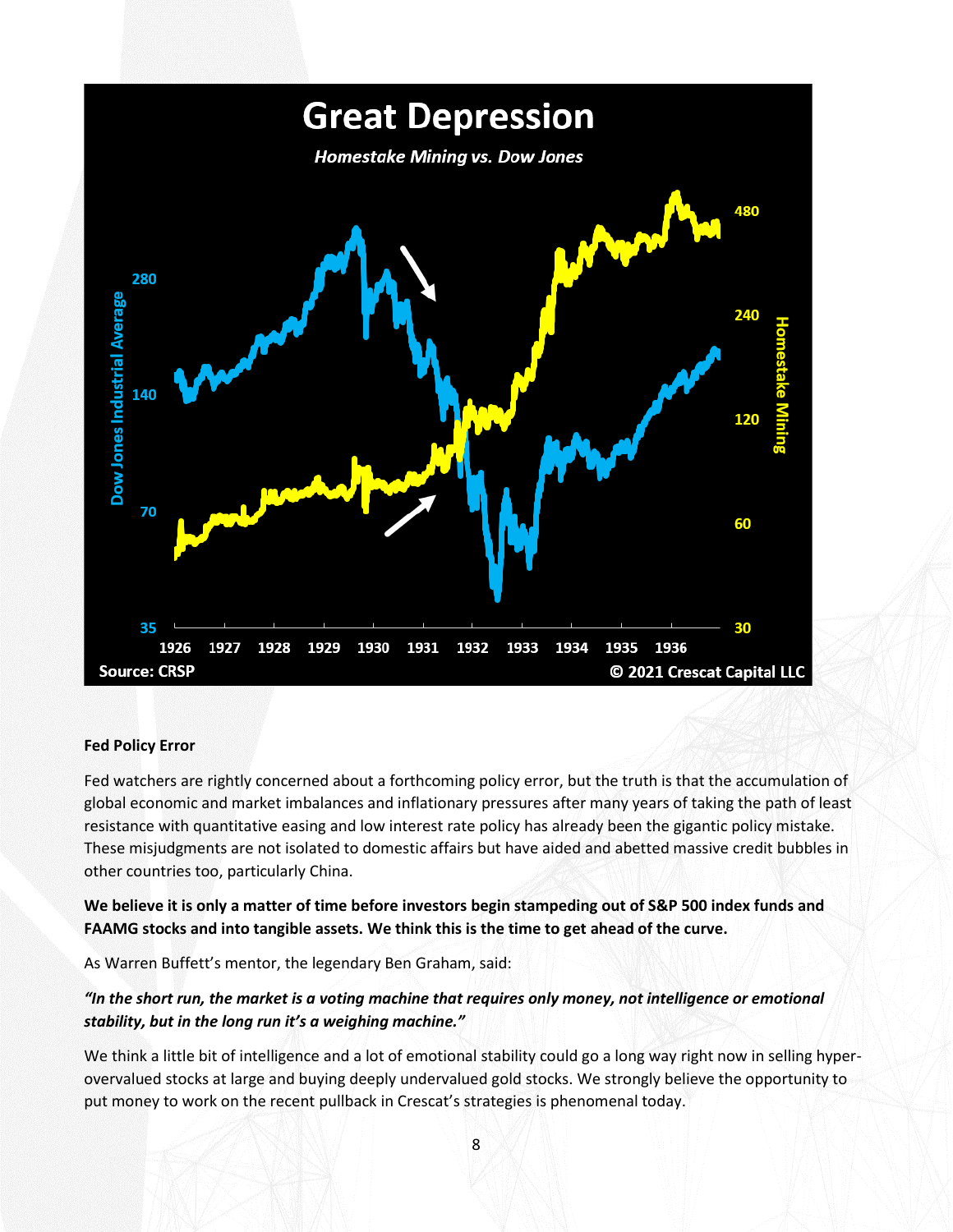#### **Annualized Trailing CRESCAT STRATEGIES VS. BENCHMARK CUMULATIVE SINCE August YTD** (Inception Date) 1-YEAR 3-YEAR **SINCE INCEPTION INCEPTION Global Macro Hedge Fund**  $-15.5%$  $-9.9%$  $-1.6%$ 14.5% 474.9% 11.8%  $(Jan.1, 2006)$ 0.7% 22.9% Benchmark: HFRX Global Hedge Fund Index 4.0% 9.1% 4.2%  $1.3%$ **Long/Short Hedge Fund**  $-13.1%$  $-6.1%$  $5.2%$ 18.8% 8.0% 413.9% (May 1, 2000) Benchmark: HFRX Equity Hedge Index 1.3% 9.8% 18.4% 4.6% 2.7% 77.7% **Precious Metals Hedge Fund**  $-11.5%$ 10.7% 59.2% ÷. 172.7% 196.5% (August 1, 2020) Benchmark: Philadelphia Gold and Silver Index  $-6.6%$  $-6.1%$  $-11.9%$  $-11.2%$  $-12.0%$  $\bar{\mathbf{z}}$ **Large Cap SMA**  $-6.2%$ 8.5% 805.6%  $-4.3%$ 0.9% 10.2% (Jan. 1, 1999) Benchmark: S&P 500 Index 3.0% 21.6% 31.1% 18.0% 7.9% 464.3% **Precious Metals SMA**  $-16.8%$ 4.8% 13.8% 61.2% 192.9% Ξ (June 1, 2019) Benchmark: Philadelphia Gold and Silver Index  $-6.6%$  $-6.1%$  $-11.9%$ 34.7% 95.9%

# **Crescat Strategies Net Return through August 31st, 2021**

Sincerely,

Kevin C. Smith, CFA Member & Chief Investment Officer

Tavi Costa Member & Portfolio Manager

For more information including how to invest, please contact:

Marek Iwahashi Client Service Associate [miwahashi@crescat.net](mailto:miwahashi@crescat.net) 303-271-9997

Cassie Fischer Client Service Associate [cfischer@crescat.net](mailto:cfischer@crescat.net) (303) 350-4000

Linda Carleu Smith, CPA Member & COO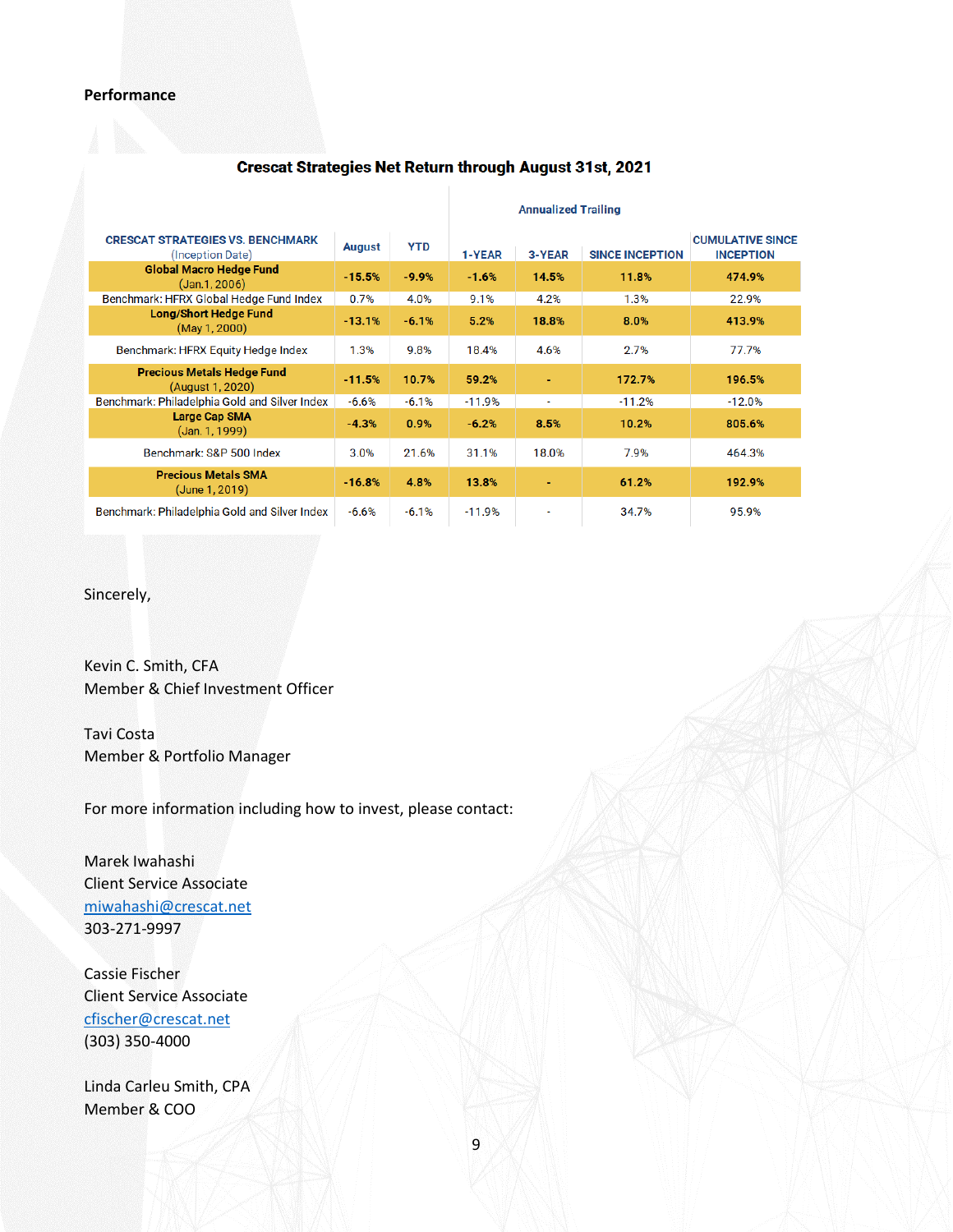### [lsmith@crescat.net](mailto:lsmith@crescat.net) (303) 228-7371

#### © 2021 Crescat Capital LLC

#### **Important Disclosures**

Performance data represents past performance, and past performance does not guarantee future results. An individual investor's results may vary due to the timing of capital transactions. Performance for all strategies is expressed in U.S. dollars. Cash returns are included in the total account and are not detailed separately. Investment results shown are for taxable and tax-exempt clients and include the reinvestment of dividends, interest, capital gains, and other earnings. Any possible tax liabilities incurred by the taxable accounts have not been reflected in the net performance. Performance is compared to an index, however, the volatility of an index varies greatly and investments cannot be made directly in an index. Market conditions vary from year to year and can result in a decline in market value due to material market or economic conditions. There should be no expectation that any strategy will be profitable or provide a specified return. Case studies are included for informational purposes only and are provided as a general overview of our general investment process, and not as indicative of any investment experience. There is no guarantee that the case studies discussed here are completely representative of our strategies or of the entirety of our investments, and we reserve the right to use or modify some or all of the methodologies mentioned herein.

**Separately Managed Account (SMA) disclosures:** The Crescat Large Cap Composite and Crescat Precious Metals Composite include all accounts that are managed according to those respective strategies over which the manager has full discretion. SMA composite performance results are time weighted net of all investment management fees and trading costs including commissions and non-recoverable withholding taxes. Investment management fees are described in Crescat's Form ADV 2A. The manager for the **Crescat Large Cap** strategy invests predominatly in equities of the top 1,000 U.S. listed stocks weighted by market capitalization. The manager for the **Crescat Precious Metals** strategy invests predominantly in a global all-cap universe of precious metals mining stocks.

**Hedge Fund disclosures**: Only accredited investors and qualified clients will be admitted as limited partners to a Crescat hedge fund. For natural persons, investors must meet SEC requirements including minimum annual income or net worth thresholds. Crescat's hedge funds are being offered in reliance on an exemption from the registration requirements of the Securities Act of 1933 and are not required to comply with specific disclosure requirements that apply to registration under the Securities Act. The SEC has not passed upon the merits of or given its approval to Crescat's hedge funds, the terms of the offering, or the accuracy or completeness of any offering materials. A registration statement has not been filed for any Crescat hedge fund with the SEC. Limited partner interests in the Crescat hedge funds are subject to legal restrictions on transfer and resale. Investors should not assume they will be able to resell their securities. Investing in securities involves risk. Investors should be able to bear the loss of their investment. Investments in Crescat's hedge funds are not subject to the protections of the Investment Company Act of 1940. Performance data is subject to revision following each monthly reconciliation and annual audit. Current performance may be lower or higher than the performance data presented. The performance of Crescat's hedge funds may not be directly comparable to the performance of other private or registered funds. Hedge funds may involve complex tax strategies and there may be delays in distribution tax information to investors.